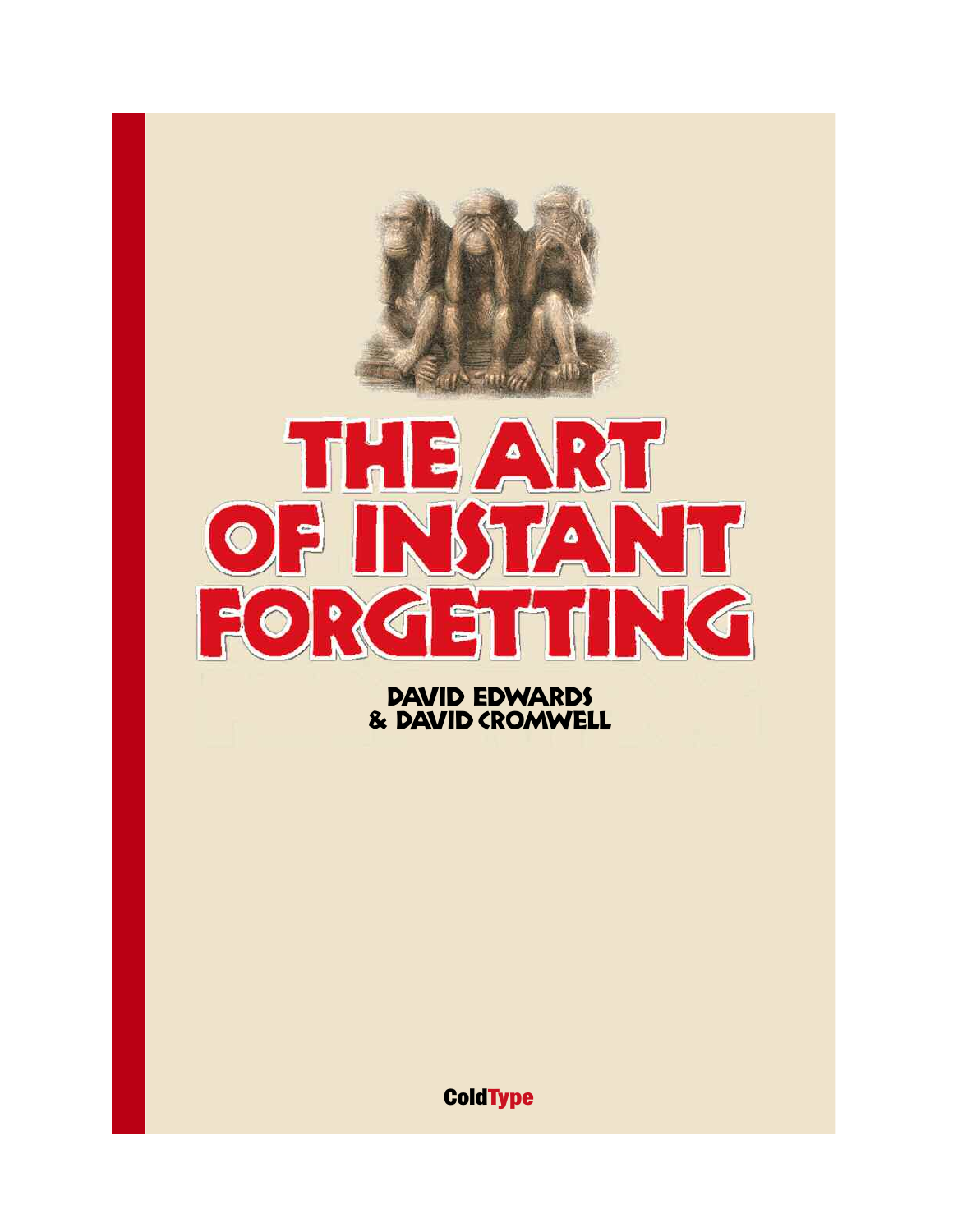

**David Edwards** and **David Cromwell** are co-editors of the of British media watchdog, Medialens (www.medialens.org)

Their book, Guardians of Power: The Myth Of The Liberal Media, was published last year by Pluto Books

© Edwards & Cromwell 2007



WRITING WORTH READING FROM AROUND THE WORLD www.coldtype.net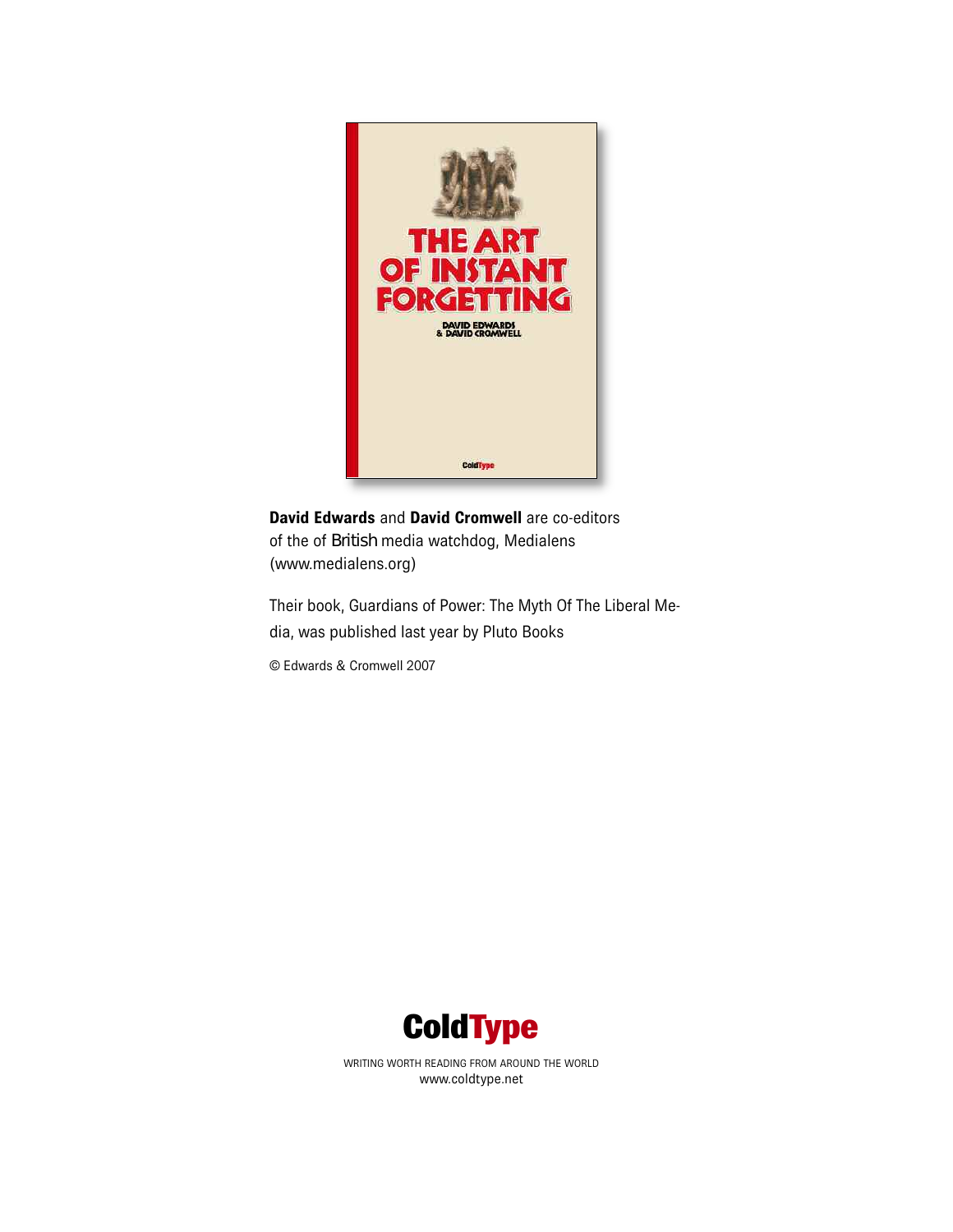edia corporations have an awesome ability to fail to learn<br>even the most obvious lessons from the recent past. In dis-<br>cussing allegations made against Iran in 2007, for example,<br>it is often as though Iraq 2002-2003 never even the most obvious lessons from the recent past. In discussing allegations made against Iran in 2007, for example, it is often as though Iraq 2002-2003 never happened. The same journalists receiving the same propaganda from the same government sources respond with the same credulity

and the same indifference to the human consequences.

On February 16, the US media watchdog, FAIR, recalled how, in the wake of its disastrous pre-war reporting on Iraq, the New York Times had "implemented new rules governing its use of unnamed sources". How exasperating, then, that the Times' lead story on February 10 promoting US government charges against Iran trashed these rules completely. FAIR commented:

"Repeatedly citing the likes of 'administration officials,' 'American intelligence' and 'Western officials,' the article used unnamed sources four times as often as named ones. Only one source in... [the] report challenged the official claims: Iranian United Nations ambassador Javad Zarif, who was allowed a one-sentence denial of Iranian government involvement." (Fair Action Alert, 'NYT Breaks Own Anonymity Rules,' February 16, 2007; www.fair.org/index.php?page=3042)

A January 16 leader in the Telegraph – which did not apologise for its own catastrophic pre-war reporting or implement new rules – was bolder still:

"It has been clear for many months that Iran has been actively involved in the Iraqi insurgency: by supplying arms and manpower to the militias who target American and British forces, and inciting sectarian violence, it has helped to maintain the state of chaotic instability which has persisted in spite of all attempts to bring order to the country..." (Leader, 'The threat from Iran,' Telegraph, January 16, 2007)

The direct involvement of Iran's leadership was also not in doubt:

"... as those in charge of our forces on the ground in Basra are clearly aware, Iran is not simply a delinquent state indulging in gratuitously destructive terrorism. However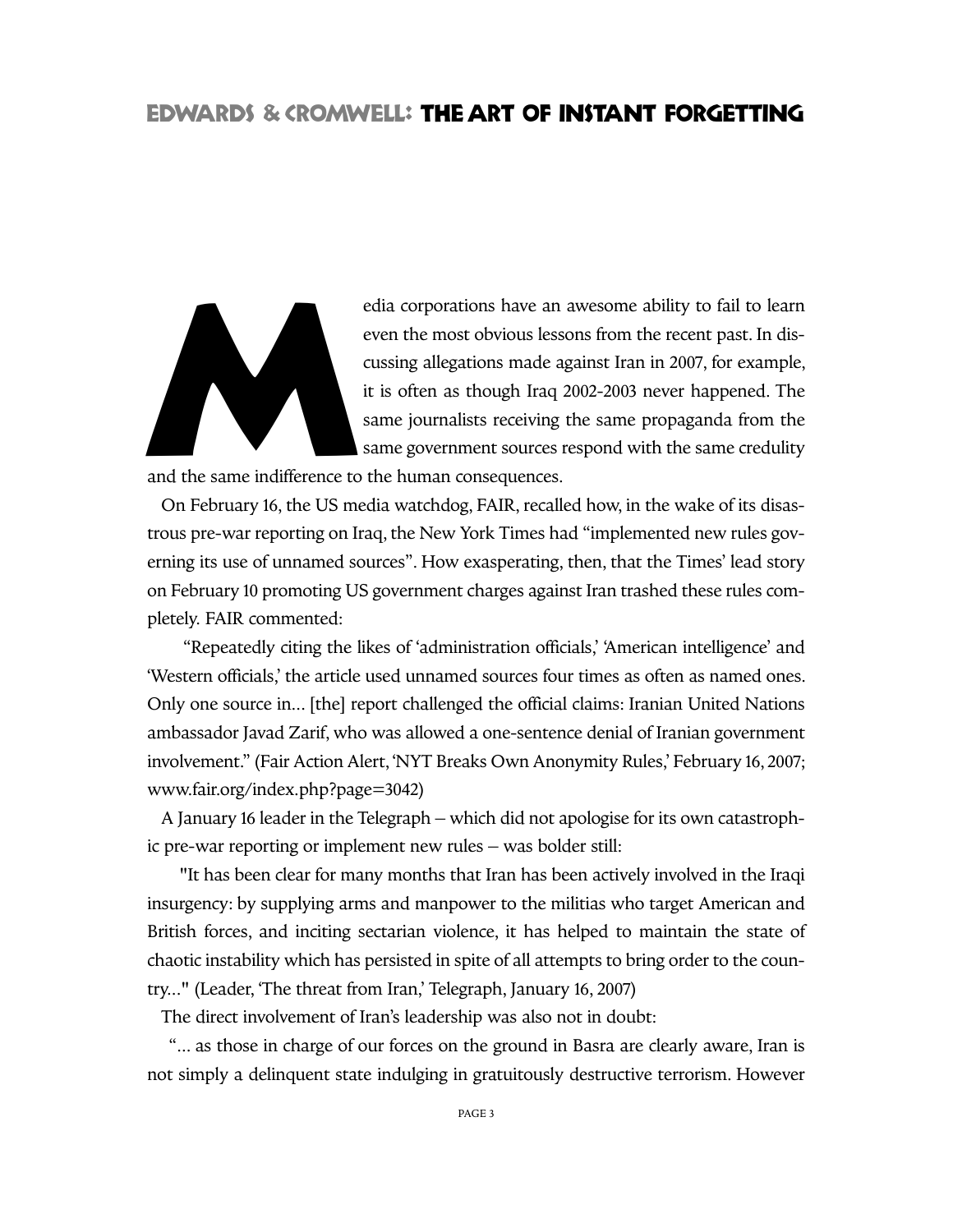absurd and nihilistic the posturing of its president may seem, his country is committed to an orchestrated political plan [in Iraq] which will require systematic opposition". (Ibid)

On BBC's Newsnight (February 12), the Telegraph's Con Coughlin declared that military action was looming now that "diplomacy is almost at an end". Indymedia reported on February 5:

"A report, put together by Campaign Iran and published at the end of 2006, revealed that Daily Telegraph's political editor Con Coughlin, the man who 'broke the story' of Iraq's 45 minute WMD capacity, was behind 16 articles containing unsubstantiated allegations against Iran over the past 12 months.

"The Press Complaints Commission has launched its third investigation into Coughlin in as many months after a number of high level complaints about his latest article on Iran. The investigation is looking at an article by Coughlin on 24 January relying on an unnamed 'European defence official' alleging that North Korea is helping Iran prepare a nuclear weapons test." ('MI6 Iran Disinfo: The Prelude to War?'; www.indymedia.org/fr /2007/02/879774.shtml)

By contrast, a week earlier, The Los Angeles Times cited an ironic comment from a British officer stationed in Iraq:

"'We do have intelligence which suggests that weapons and ammunition are being smuggled in from Iran,' Maj.David Gell, a spokesman for British forces in Basra, said last week. 'We don't always manage to find any.'

"US military officials in Diyala have had the same experience. No munitions or personnel have been seized at the border, officers said." (Alexandra Zavis and Greg Miller, 'Scant evidence found of Iran-Iraq arms link,' Los Angeles Times, January 23, 2007)

Gareth Porter noted on truthout.org:

"The [US] administration suggested that there could be no other explanation for the presence of Iranian-made weapons than official government sponsorship of smuggling them into Iraq. But in doing so, they had to ignore a well-known reality: most weapons, including armor-piercing projectiles, can be purchased by anyone through intermediaries in the Middle East." (Porter, 'US Briefing on Iran Discredits the Official Line,' www.truthout.org/docs\_2006/021407D.shtml)

Porter cited Michael Knights, chief of analysis for the Olive Group, a private security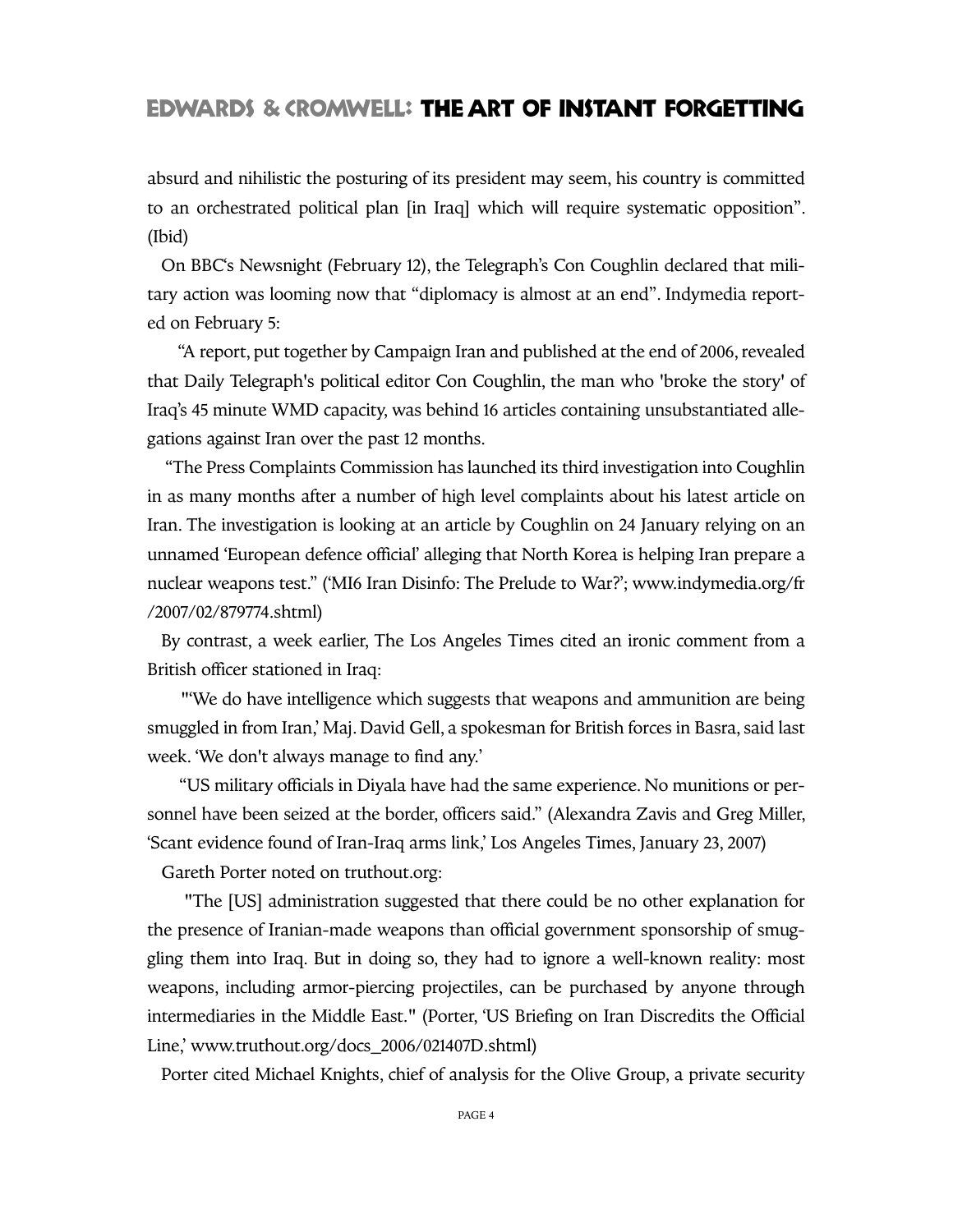consulting firm, who presented evidence in Jane's Intelligence Review that Iraqi Shiites have manufactured both the components for "explosively formed penetrators" (EFPs) and the complete EFPs. Knights claims that the equipment required to make EFPs "can easily be found in Iraqi metalworking shops and garages", and that all EFPs exploded so far could have been manufactured in one or at most two simple workshops with one or two specialists in each – one in the Baghdad area and one in southern Iraq. Knights comments of US-UK forces:

"I'm surprised that they haven't found evidence of making EFPs in Iraq. That doesn't ring true for me."

Indeed, since Porter's article appeared, the New York Times included this comment at the end of a February 20 news report:

"An Iraqi unit, aided by American advisers, caught militants in the act of constructing devices known as explosively formed projectiles in a house in Hilla, south of Baghdad, on Saturday, according to the American military." (Marc Santora, 'Iraqi Militants Launch Attack on U.S. Outpost,' New York Times, February 20, 2007)

Knights believes there was a time when whole EFPs were imported from outside, but that now most, if not all, are manufactured by Iraqis.

Certainly the idea that only Iran possesses the necessary lathes and operators trained in the manufacture of EFPs is outlandish. Writer Milan Rai observes that no evidence has been produced that Iraq lacks the means to produce EFPs – there is no shortage of metal tubes or explosives. An independent assessment of Improvised Explosive Devices (IEDs) in Iraq, obtained by Defense News in 2006 and based on British military intelligence, said:

"Based on current usage, there are enough stocks of illegal explosives to continue the same level of attack for 274 years without re-supply." (Milan Rai, 'IED lies,' February 12, 2007; http://www.j-n-v.org/AW\_briefings/IED\_Lies.htm)

Writing in the Independent, Patrick Cockburn notes the irony:

"The US stance on the military capabilities of Iraqis today is the exact opposite of its position four years ago.Then, President Bush and Tony Blair claimed that Iraqis were technically advanced enough to produce long-range missiles and to be close to producing a nuclear device. Washington is now saying that Iraqis are too backward to produce an effective roadside bomb and must seek Iranian help." (Cockburn, 'Washington accus-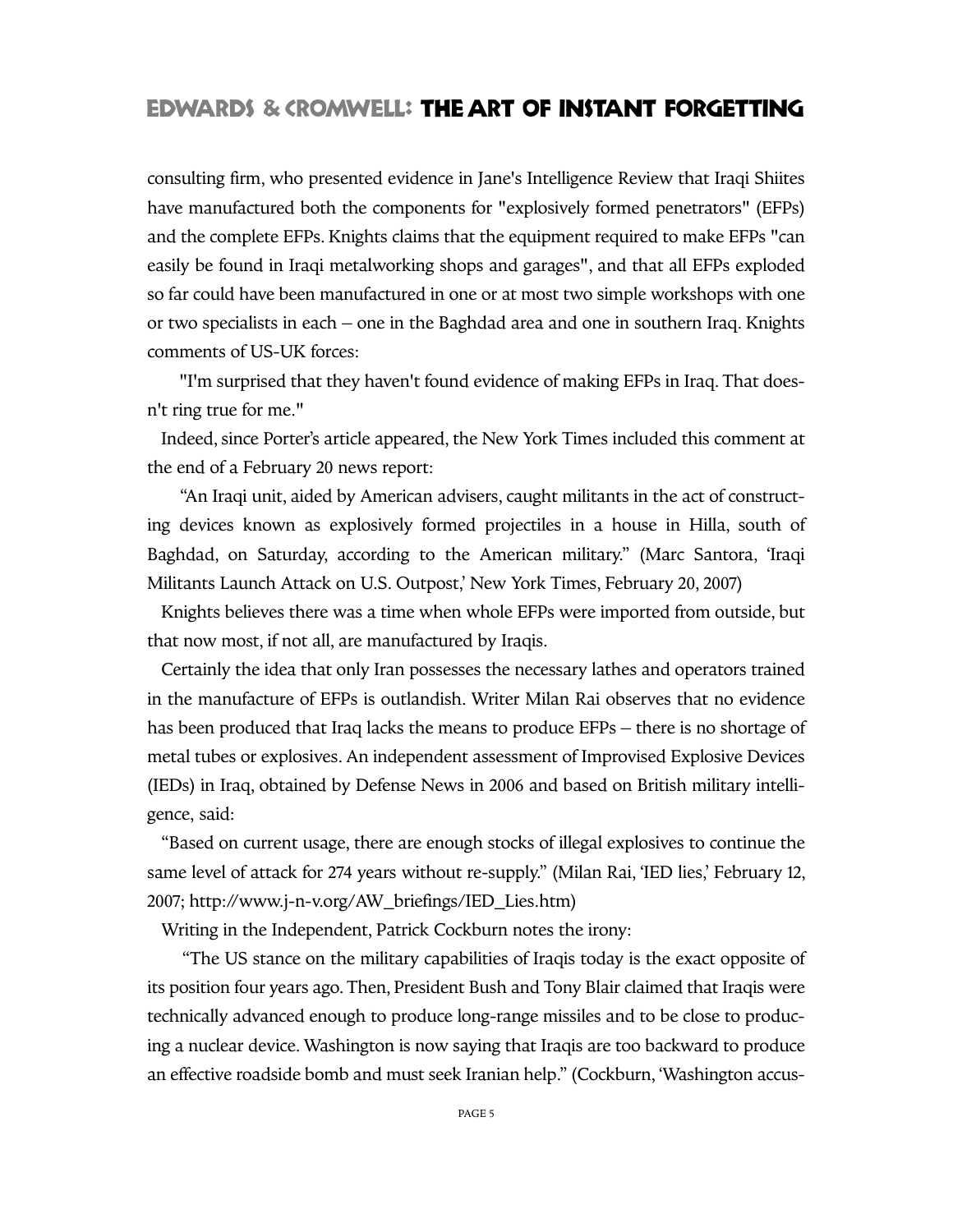es Tehran, and sets stage for a new confrontation,' The Independent, February 12, 2007)

Anthony Cordesman, a US military analyst at the Center for Strategic and International Studies in Washington DC, observes that Iraq's insurgents are probably just tapping a pool of common bomb-making technology, none of which requires special expertise: "There's no evidence that these are supplied by Iran. A lot of this is just technology that is leaked into an informal network. What works in one country gets known elsewhere." (Ibid)

Even US Marine General Peter Pace, Chairman of the Joint Chiefs of Staff, notes that while some of the material used in explosive devices had been made in Iran that "does not translate that the Iranian government per se, for sure, is directly involved in doing this". (Morning Star, 'US officer doubts Iran arms claim,' February 14, 2007)

To their credit, some journalists have failed to toe the propaganda line. On January 23, the Los Angeles Times reported that, despite the aggressive rhetoric, the Bush administration "has provided scant evidence to support these claims. Nor have reporters traveling with US troops seen extensive signs of Iranian involvement". (Alexandra Zavis and Greg Miller, 'Scant evidence found of Iran-Iraq arms link,' Los Angeles Times,January 23, 2007)

The LA Times cited senator John Rockefeller, head of the US Senate Intelligence Committee, who said: "To be quite honest, I'm a little concerned that it's Iraq again," referring to the false claims made on Iraqi weapons of mass destruction ahead of the March 2003 invasion. (Ibid)

The Independent's Patrick Cockburn has also voiced his scepticism:

"The allegations against Iran are similar in tone and credibility to those made four years ago by the US government about Iraq possessing weapons of mass destruction in order to justify the invasion of 2003..." (Cockburn, op. cit)

#### **Hard Evidence = Responsible Journalism (Sometimes!)**

On February 11, the BBC's flagship News At Ten led with the claims made by anonymous US officials in Baghdad that the Iranian government has supplied advanced roadside bombs in Iraq, killing more than 170 US troops since June 2004.

BBC correspondent Andrew North's headlining boost for these unsubstantiated claims concluded with the briefest of disclaimers: "But given the past history of intelli-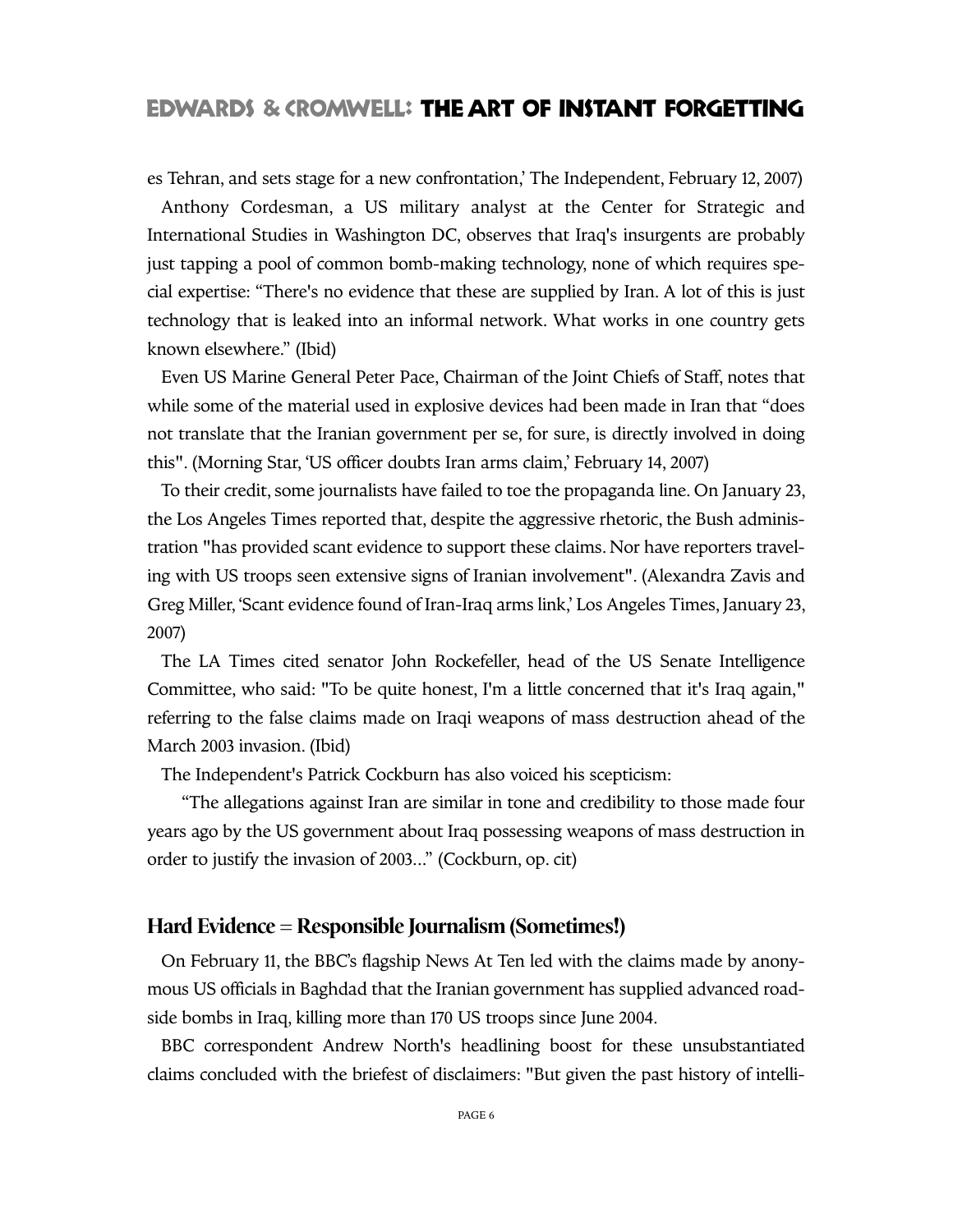gence dossiers on Iraq, it may take an uphill struggle convincing people that tougher action should follow this one."

That constituted nine seconds out of a report lasting nearly three minutes.

On February 12, we emailed Helen Boaden, director of BBC news, asking what had become of her earlier firm insistence that the BBC would report controversial claims as news only on the basis of "hard evidence". We asked:

"Why does your approach now differ so markedly from that adopted previously [in 2005] when the BBC failed to report the mounting evidence of white phosphorus weapons, cluster bombs, modified napalm and depleted uranium munitions in Falluja and elsewhere in Iraq?"

Two years ago, the BBC repeatedly rejected numerous credible reports from Iraqi doctors, refugees, humanitarian NGOs and other sources. Boaden responded at the time:

"BBC News will continue to do what we can to find independent verification of these claims. However, it would not be responsible journalism for the BBC to report such claims without having found hard evidence that they are correct." ('Did BBC ignore weapons claim,' BBC NewsWatch, April 14, 2005; http://news.bbc.co.uk/newswatch/ ukfs/hi/newsid\_4390000/newsid\_4396600/4396641.stm)

And yet "hard evidence" is apparently not required when the BBC reports claims made by shadowy US officials, "speaking off camera on condition of anonymity". It is enough that they are official spokespeople.

We asked Boaden:

"What documented, publically available editorial BBC guidelines exist for deciding whether to repeat controversial claims; and, just as significant, how to report them in a balanced, fair and responsible manner?

"Why have your reports been so credulous and unbalanced? Why did you only show the briefest of interviews with the Iranian ambassador in Baghdad, rejecting the US claims? Where are the sceptical commentators, such as western intelligence and military experts,who have also previously rejected such claims? (Alexandra Zavis and Greg Miller, 'Scant evidence found of Iran-Iraq arms link', Los Angeles Times, January 23, 2007)"

We concluded our email to Boaden:

"What lessons has the BBC learned from its reporting on Iraq back then? On the evi-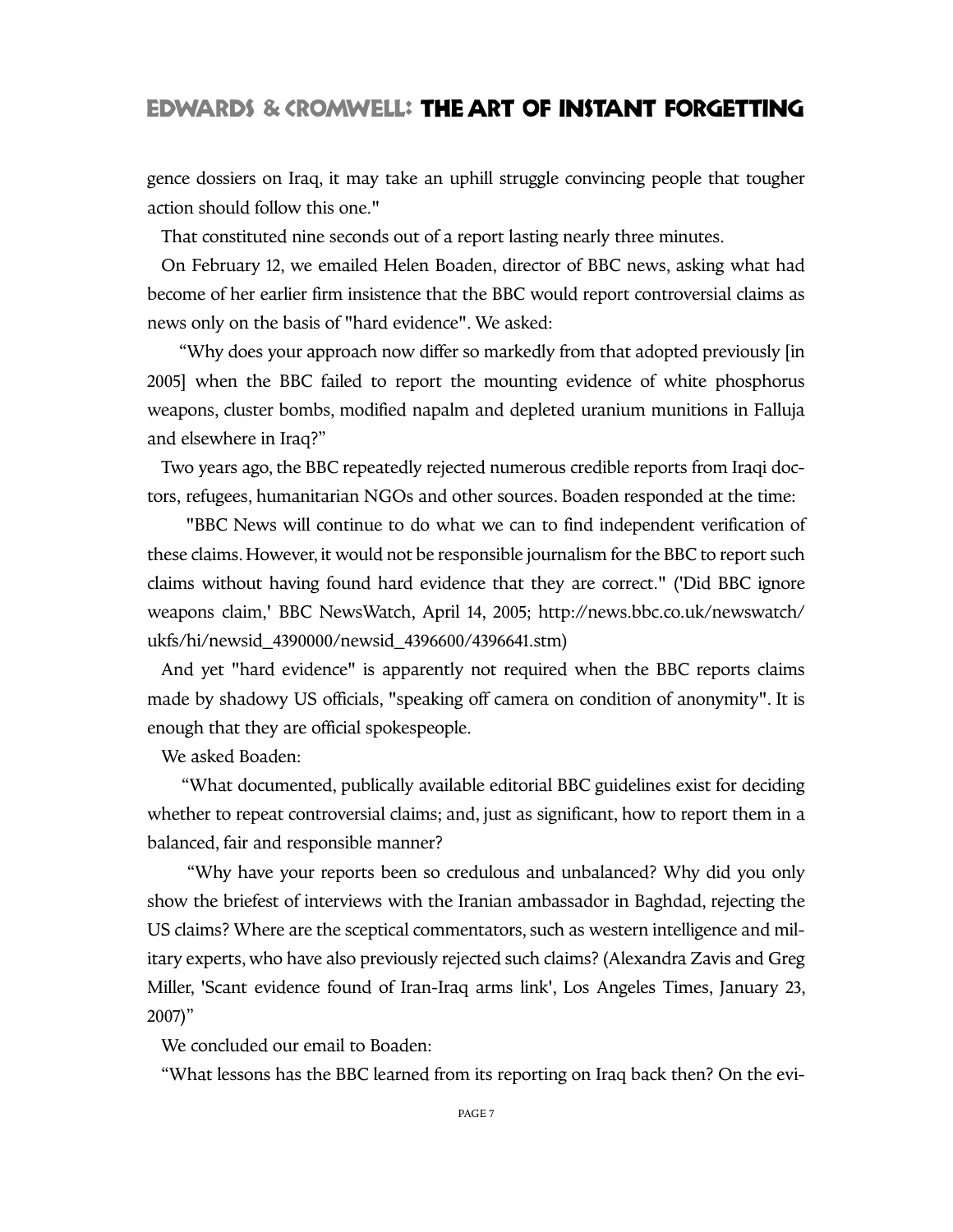dence of recent BBC reports on these anonymous, warmongering US claims about Iran, very few indeed." (Email to Helen Boaden, February 12, 2007)

### **By Way Of Balance – US Bombs In Iran?**

Meanwhile, Iran has presented evidence of US involvement in a February 14 bomb blast against Iran's Islamic Revolutionary Guard Corps (IRGC) in Zahedan, southeastern Iran, which claimed 13 lives. Agence France Press reported on February 17:

"Local officials said the unrest bore suspicious hallmarks of involvement by the United States and Britain, reiterating previous allegations of Western trouble-making in the southeastern Sistuan-Baluchestan province... State television showed footage of a substantial arms cache of bullets, explosives and machine guns seized at a militant hideout. One image showed a packet of 20 bullets with the inscription 'Made in the USA'."

"'It is interesting that the weapons are made by the United States and the United Kingdom,' said the director of the province's political affairs office Soltan Ali Mir, according to the Mehr agency.

"'The terrorists (detained) revealed some meetings in some neighbouring countries for their financial support. They indicate that the United States and the United Kingdom were involved in the recent incidents'." (Stuart Williams, 'Iran chases militants behind new bomb blast,' Agence France Presse, February 17, 2007)

Stratfor, a research institute formed of former US security officials, claims that "this latest attack against IRGC guards was likely carried out by armed Baloch nationalists who have received a boost in support from Western intelligence agencies".('Iran: Bombing in Zahedan,' Stratfor, February 14, 2007; www.stratfor.com/products/premium/read\_article.php?id=284341)

Stratfor added: "the United States has likely ramped up support for Iran's variety of oppressed minorities in an attempt to push the Iranian regime toward a negotiated settlement over Iraq". (Ibid)

And yet claims of US involvement in the Zahedan attack have so far been mentioned in a single sentence in a single article in one national UK newspaper (the Times, February 15) – the standard mainstream version of 'balance', in other words.